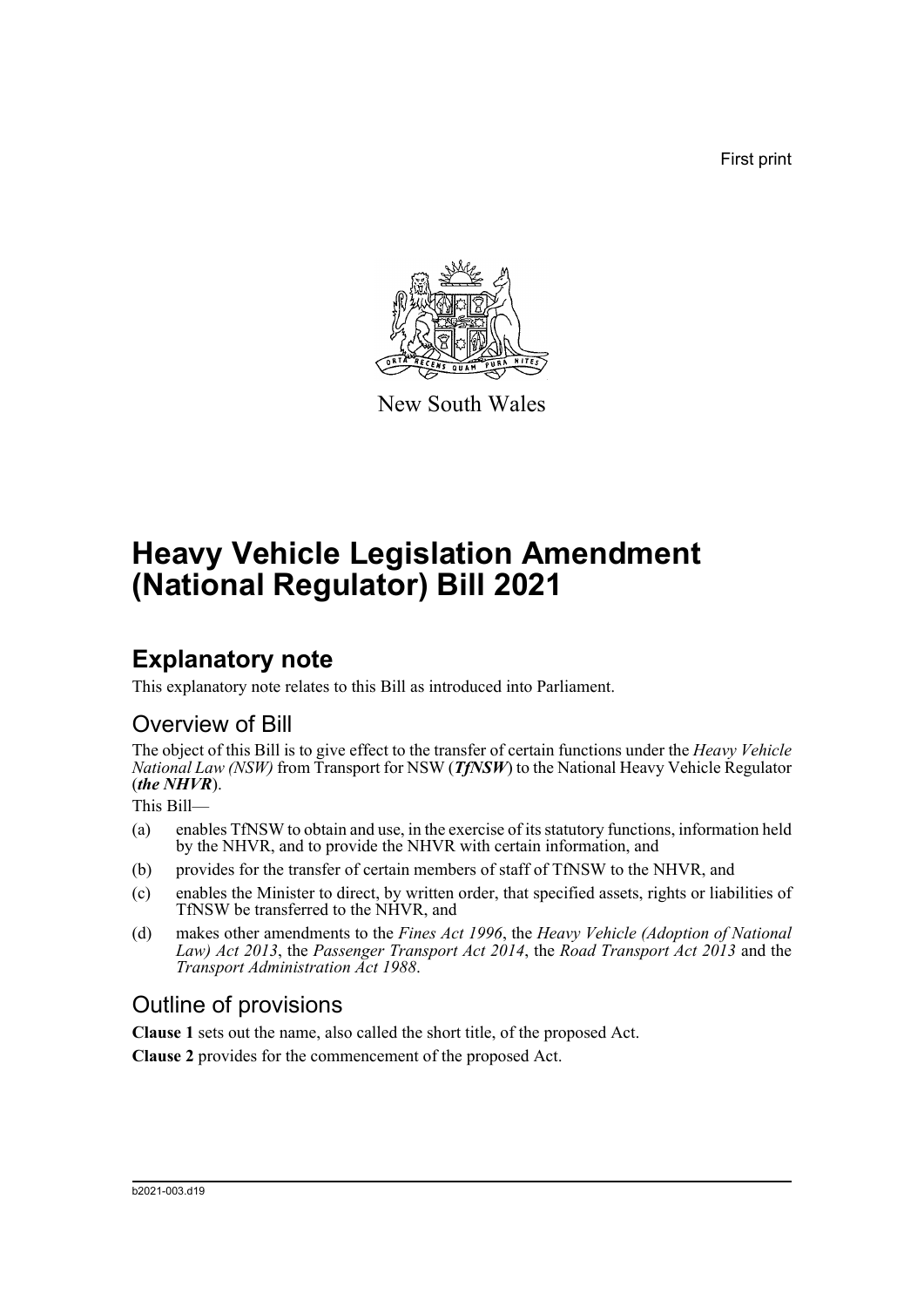### **Schedule 1 Amendment of Heavy Vehicle (Adoption of National Law) Act 2013 No 42**

**Schedule 1[1]** specifies that the *Privacy and Personal Information Protection Act 1998* does not apply to the *Heavy Vehicle National Law (NSW)* or to instruments made under that Law.

**Schedule 1[2]** omits a redundant provision relating to the service of documents.

**Schedule 1[3]** provides TfNSW with a general power to provide to the NHVR certain information, including personal information, held by TfNSW and to obtain and use certain information held by the NHVR.

**Schedule 1[4], [5] and [8]–[13]** make amendments consequential on the transfer of certain functions from TfNSW to the NHVR and omit redundant provisions.

**Schedule 16** provides that evidence of vehicle dimension may be given in proceedings for a dimension offence against the *Heavy Vehicle National Law (NSW)* in the same way as dimension offences against the road transport legislation. Currently, section 27E of the *Heavy Vehicle (Adoption of National Law) Act 2013* only relates to evidence of speed.

**Schedule 1[7]** enables the Minister for Transport and Roads to enter into an agreement with the NHVR in relation to a statement of expectations.

#### **Schedule 2 Amendment of Transport Administration Act 1988 No 109**

**Schedule 2[2]** enables the Minister to transfer assets, rights and liabilities to the NHVR. **Schedule 2[1]** inserts a definition. **Schedule 2[4]** makes a consequential amendment.

**Schedule 2[3]** provides that TfNSW may engage, by delegation or otherwise, the NHVR to carry out activities or exercise functions on its behalf.

**Schedule 2[5]** provides for the transfer of staff from TfNSW to the NHVR.

### **Schedule 3 Other consequential amendments**

**Schedule 3** makes consequential amendments to the *Fines Act 1996*, the *Passenger Transport Act 2014* and the *Road Transport Act 2013*.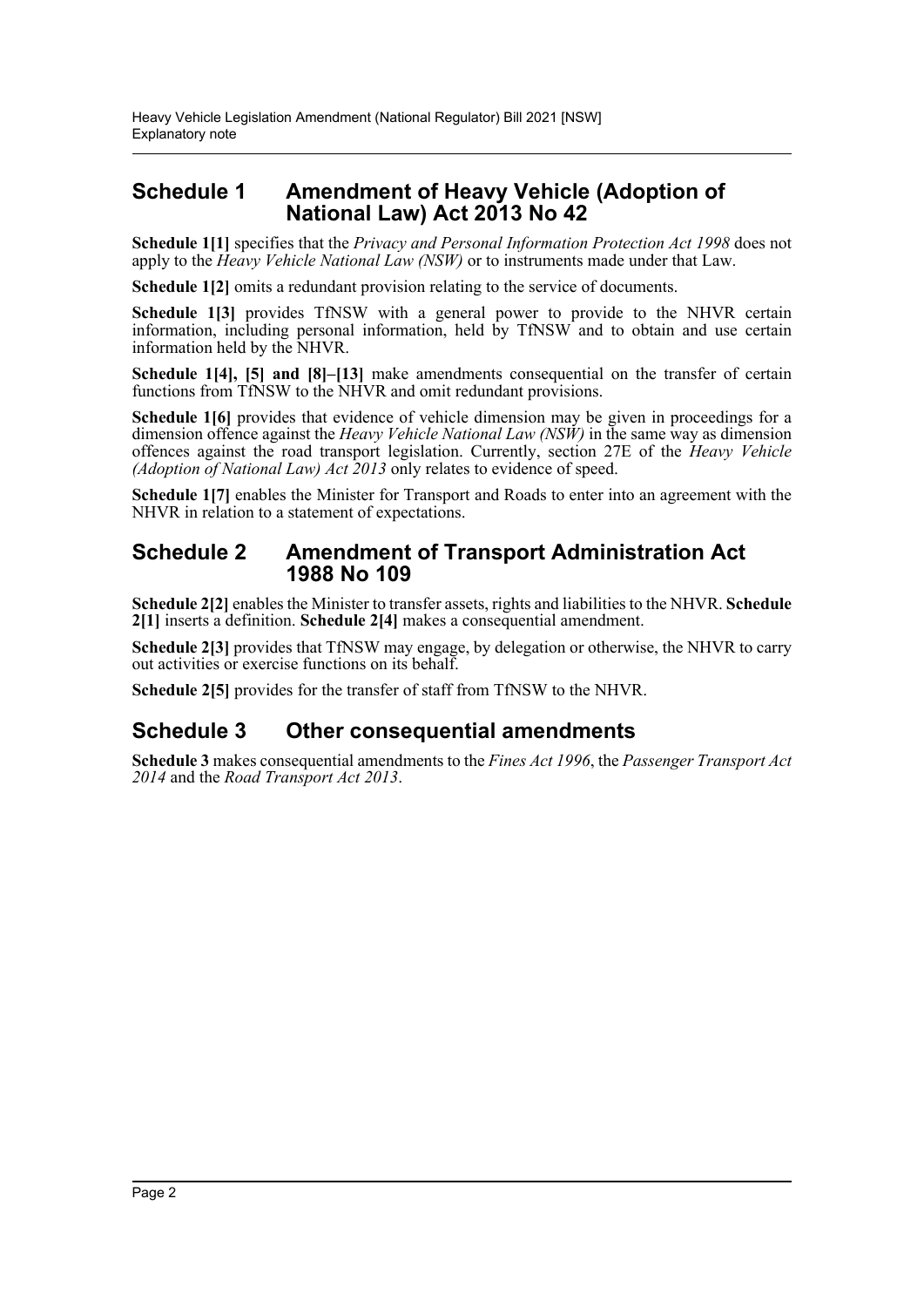First print



New South Wales

# **Heavy Vehicle Legislation Amendment (National Regulator) Bill 2021**

## **Contents**

|                   |                                                                | Page |
|-------------------|----------------------------------------------------------------|------|
|                   | Name of Act                                                    | 2    |
|                   | Commencement                                                   | 2    |
| Schedule 1        | Amendment of Heavy Vehicle (Adoption of National Law) Act 2013 |      |
|                   | <b>No 42</b>                                                   |      |
| <b>Schedule 2</b> | Amendment of Transport Administration Act 1988 No 109          | 6    |
| Schedule 3        | Other consequential amendments                                 | 10   |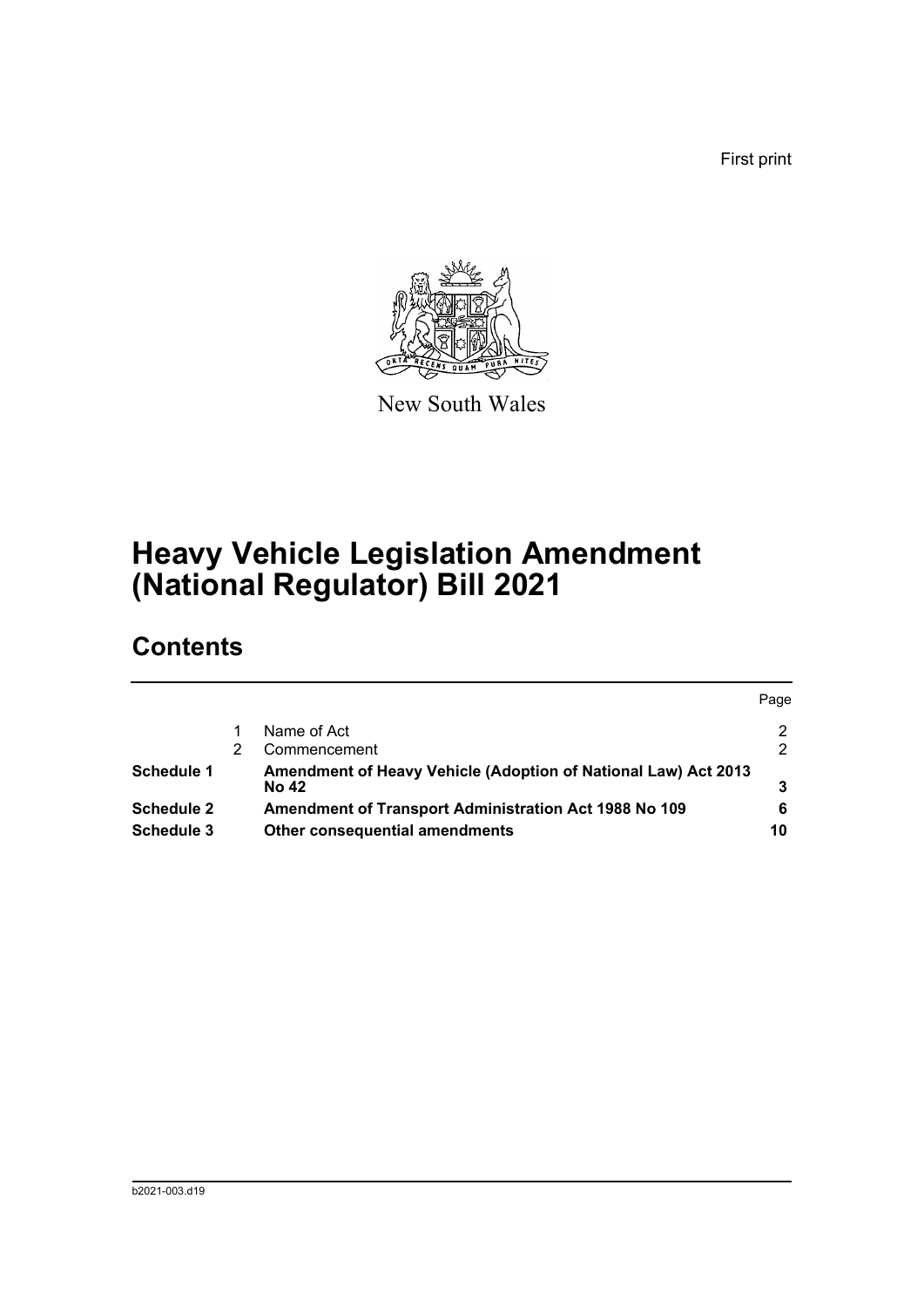

New South Wales

# **Heavy Vehicle Legislation Amendment (National Regulator) Bill 2021**

No , 2021

#### **A Bill for**

An Act to give effect to the transfer of certain functions under the *Heavy Vehicle National Law (NSW)* from Transport for NSW to the National Heavy Vehicle Regulator; and for related purposes.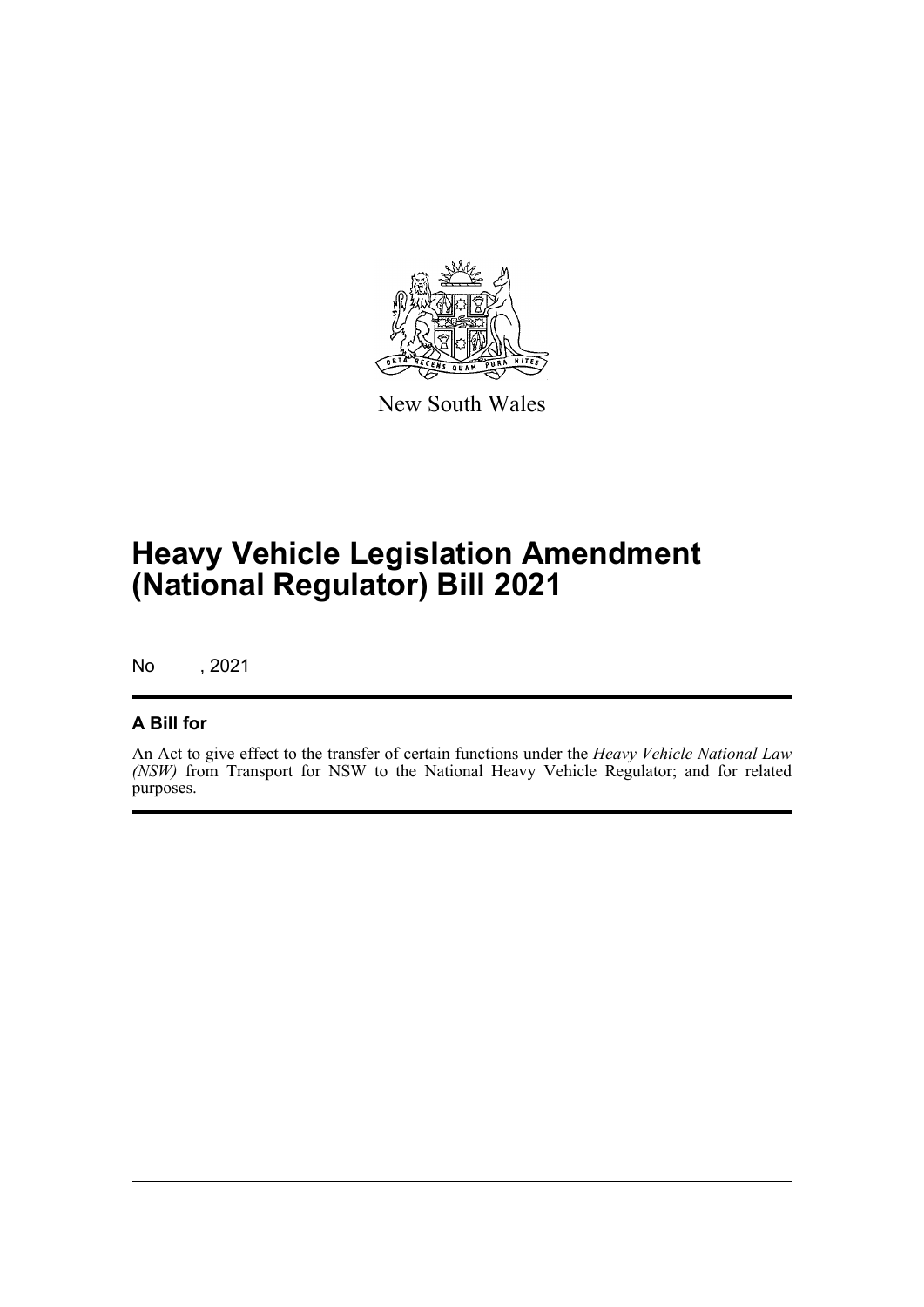<span id="page-4-1"></span><span id="page-4-0"></span>

|                     | The Legislature of New South Wales enacts—                                                   |        |  |  |  |
|---------------------|----------------------------------------------------------------------------------------------|--------|--|--|--|
|                     | Name of Act                                                                                  | 2      |  |  |  |
|                     | This Act is the Heavy Vehicle Legislation Amendment (National Regulator) Act<br>2021.        | 3<br>4 |  |  |  |
| <b>Commencement</b> |                                                                                              |        |  |  |  |
| (1)                 | This Act commences on the date of assent to this Act, except as provided by this<br>section. | 6      |  |  |  |
| (2)                 | Schedules 1–3 commence on a day or days to be appointed by proclamation.                     | 8      |  |  |  |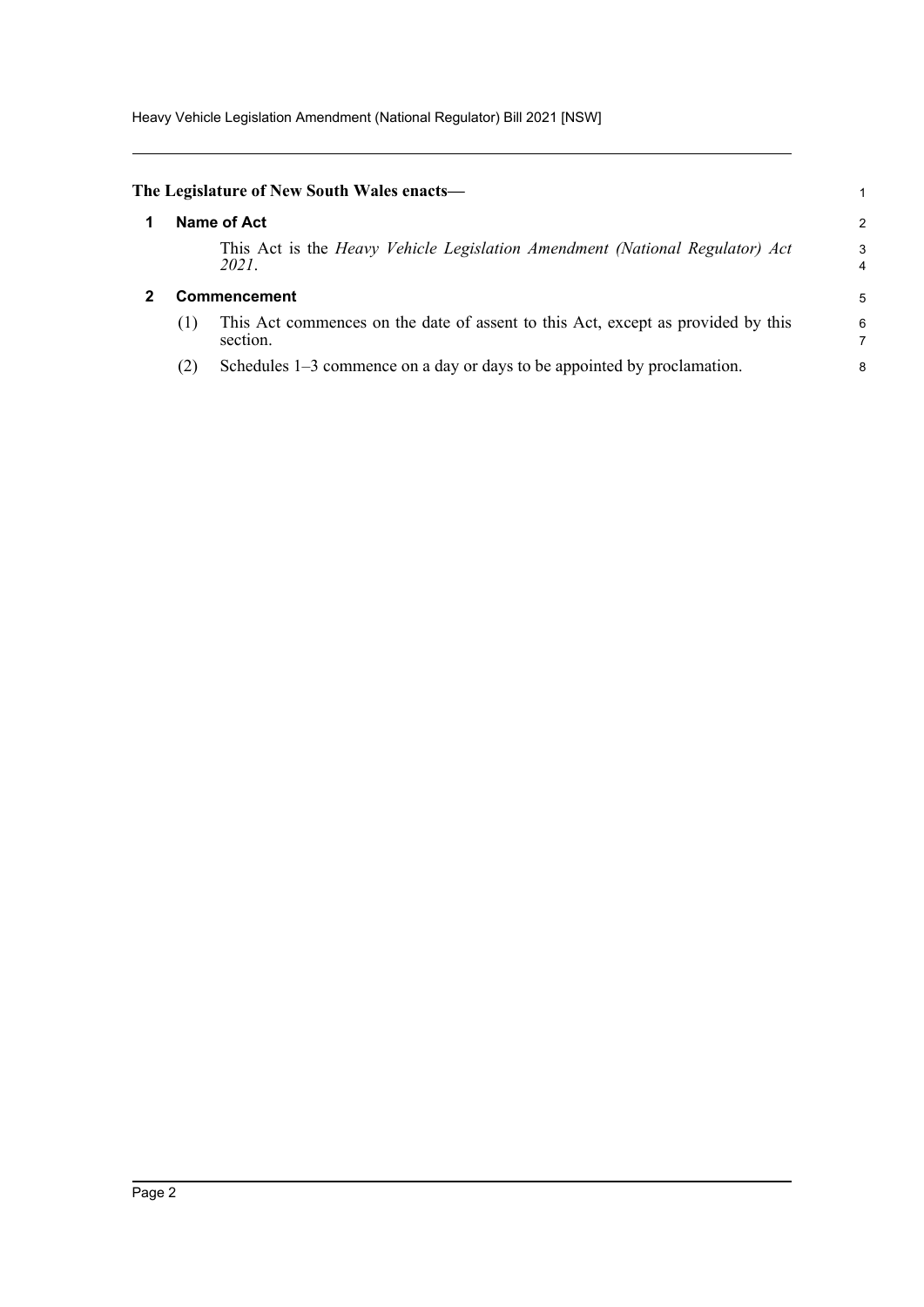<span id="page-5-0"></span>

|       | <b>Schedule 1</b>                                                                                                                                                                                                                                                    |                                                                                                                                       |                                                                                                                                                                                                                                      | <b>Amendment of Heavy Vehicle (Adoption of</b><br>National Law) Act 2013 No 42                                                                                                                                                                                                                                                         | $\mathbf{1}$<br>$\overline{c}$ |  |  |  |  |  |
|-------|----------------------------------------------------------------------------------------------------------------------------------------------------------------------------------------------------------------------------------------------------------------------|---------------------------------------------------------------------------------------------------------------------------------------|--------------------------------------------------------------------------------------------------------------------------------------------------------------------------------------------------------------------------------------|----------------------------------------------------------------------------------------------------------------------------------------------------------------------------------------------------------------------------------------------------------------------------------------------------------------------------------------|--------------------------------|--|--|--|--|--|
| [1]   |                                                                                                                                                                                                                                                                      |                                                                                                                                       |                                                                                                                                                                                                                                      | Section 6 Exclusion of legislation of this jurisdiction                                                                                                                                                                                                                                                                                | 3                              |  |  |  |  |  |
|       |                                                                                                                                                                                                                                                                      |                                                                                                                                       |                                                                                                                                                                                                                                      | Insert after section $6(1)(c)$ —                                                                                                                                                                                                                                                                                                       | 4                              |  |  |  |  |  |
|       |                                                                                                                                                                                                                                                                      |                                                                                                                                       | (c1)                                                                                                                                                                                                                                 | the Privacy and Personal Information Protection Act 1998,                                                                                                                                                                                                                                                                              | 5                              |  |  |  |  |  |
| $[2]$ |                                                                                                                                                                                                                                                                      |                                                                                                                                       |                                                                                                                                                                                                                                      | <b>Section 12 Infringement notices</b>                                                                                                                                                                                                                                                                                                 | 6                              |  |  |  |  |  |
|       |                                                                                                                                                                                                                                                                      |                                                                                                                                       | Omit section $12(3)$ .                                                                                                                                                                                                               |                                                                                                                                                                                                                                                                                                                                        | $\overline{7}$                 |  |  |  |  |  |
| [3]   |                                                                                                                                                                                                                                                                      | <b>Section 25</b>                                                                                                                     |                                                                                                                                                                                                                                      |                                                                                                                                                                                                                                                                                                                                        | 8                              |  |  |  |  |  |
|       | Omit the section. Insert instead—                                                                                                                                                                                                                                    |                                                                                                                                       |                                                                                                                                                                                                                                      |                                                                                                                                                                                                                                                                                                                                        |                                |  |  |  |  |  |
|       | 25<br>General power for TfNSW to obtain, provide and use information                                                                                                                                                                                                 |                                                                                                                                       |                                                                                                                                                                                                                                      |                                                                                                                                                                                                                                                                                                                                        |                                |  |  |  |  |  |
|       |                                                                                                                                                                                                                                                                      | (1)                                                                                                                                   | $law-$                                                                                                                                                                                                                               | Despite this Act or another law, TfNSW may, on its own initiative or at the<br>request of the Regulator, provide the Regulator with assistance, advice or the<br>following information, as is reasonably required by the Regulator to exercise<br>its functions under this Act, the <i>Heavy Vehicle National Law</i> (NSW) or another | 11<br>12<br>13<br>14<br>15     |  |  |  |  |  |
|       |                                                                                                                                                                                                                                                                      |                                                                                                                                       | (a)                                                                                                                                                                                                                                  | information, including information given in confidence, in the<br>possession or control of TfNSW,                                                                                                                                                                                                                                      | 16<br>17                       |  |  |  |  |  |
|       |                                                                                                                                                                                                                                                                      |                                                                                                                                       | (b)                                                                                                                                                                                                                                  | information, including personal information, kept in a register<br>maintained by TfNSW under the road transport legislation,                                                                                                                                                                                                           | 18<br>19                       |  |  |  |  |  |
|       |                                                                                                                                                                                                                                                                      |                                                                                                                                       | (c)                                                                                                                                                                                                                                  | other information prescribed by the regulations.                                                                                                                                                                                                                                                                                       | 20                             |  |  |  |  |  |
|       | Despite this Act or another law, the Regulator may, at the request of TfNSW,<br>(2)<br>disclose information to TfNSW, as is reasonably required by TfNSW to<br>exercise its functions under this Act, the <i>Heavy Vehicle National Law (NSW)</i><br>or another law. |                                                                                                                                       |                                                                                                                                                                                                                                      |                                                                                                                                                                                                                                                                                                                                        |                                |  |  |  |  |  |
|       |                                                                                                                                                                                                                                                                      | (3)                                                                                                                                   | TfNSW may use information disclosed under this section for a purpose<br>relating to the exercise of its functions, including its delegated functions, under<br>this Act, the <i>Heavy Vehicle National Law (NSW)</i> or another law. |                                                                                                                                                                                                                                                                                                                                        |                                |  |  |  |  |  |
|       |                                                                                                                                                                                                                                                                      | (4)                                                                                                                                   |                                                                                                                                                                                                                                      | Nothing done, or authorised to be done, under this section—                                                                                                                                                                                                                                                                            | 28                             |  |  |  |  |  |
|       |                                                                                                                                                                                                                                                                      |                                                                                                                                       | (a)                                                                                                                                                                                                                                  | constitutes a breach of, or default under, an Act or another law, or                                                                                                                                                                                                                                                                   | 29                             |  |  |  |  |  |
|       |                                                                                                                                                                                                                                                                      |                                                                                                                                       | (b)                                                                                                                                                                                                                                  | constitutes a breach of, or default under, a contract, agreement,<br>understanding or undertaking, or                                                                                                                                                                                                                                  | 30<br>31                       |  |  |  |  |  |
|       |                                                                                                                                                                                                                                                                      |                                                                                                                                       | (c)                                                                                                                                                                                                                                  | constitutes a breach of duty of confidence, whether arising by contract,<br>in equity, by custom or otherwise, or                                                                                                                                                                                                                      | 32<br>33                       |  |  |  |  |  |
|       |                                                                                                                                                                                                                                                                      |                                                                                                                                       | (d)                                                                                                                                                                                                                                  | constitutes a civil or criminal wrong, or                                                                                                                                                                                                                                                                                              | 34                             |  |  |  |  |  |
|       |                                                                                                                                                                                                                                                                      |                                                                                                                                       | (e)                                                                                                                                                                                                                                  | terminates an agreement or obligation or fulfils a condition that allows<br>a person to terminate an agreement or obligation, or gives rise to another<br>right or remedy, or                                                                                                                                                          | 35<br>36<br>37                 |  |  |  |  |  |
|       |                                                                                                                                                                                                                                                                      |                                                                                                                                       | (f)                                                                                                                                                                                                                                  | releases a surety or another obligee wholly or in part from an obligation.                                                                                                                                                                                                                                                             | 38                             |  |  |  |  |  |
|       |                                                                                                                                                                                                                                                                      | (5)                                                                                                                                   |                                                                                                                                                                                                                                      | In this section-                                                                                                                                                                                                                                                                                                                       | 39                             |  |  |  |  |  |
|       |                                                                                                                                                                                                                                                                      | <b>personal information</b> has the same meaning as in the <i>Privacy and Personal</i><br>Information Protection Act 1998, section 4. | 40<br>41                                                                                                                                                                                                                             |                                                                                                                                                                                                                                                                                                                                        |                                |  |  |  |  |  |
| [4]   |                                                                                                                                                                                                                                                                      |                                                                                                                                       |                                                                                                                                                                                                                                      | Sections 27, 27B(b) and 27C                                                                                                                                                                                                                                                                                                            | 42                             |  |  |  |  |  |
|       |                                                                                                                                                                                                                                                                      |                                                                                                                                       | Omit the provisions.                                                                                                                                                                                                                 |                                                                                                                                                                                                                                                                                                                                        | 43                             |  |  |  |  |  |
|       |                                                                                                                                                                                                                                                                      |                                                                                                                                       |                                                                                                                                                                                                                                      |                                                                                                                                                                                                                                                                                                                                        |                                |  |  |  |  |  |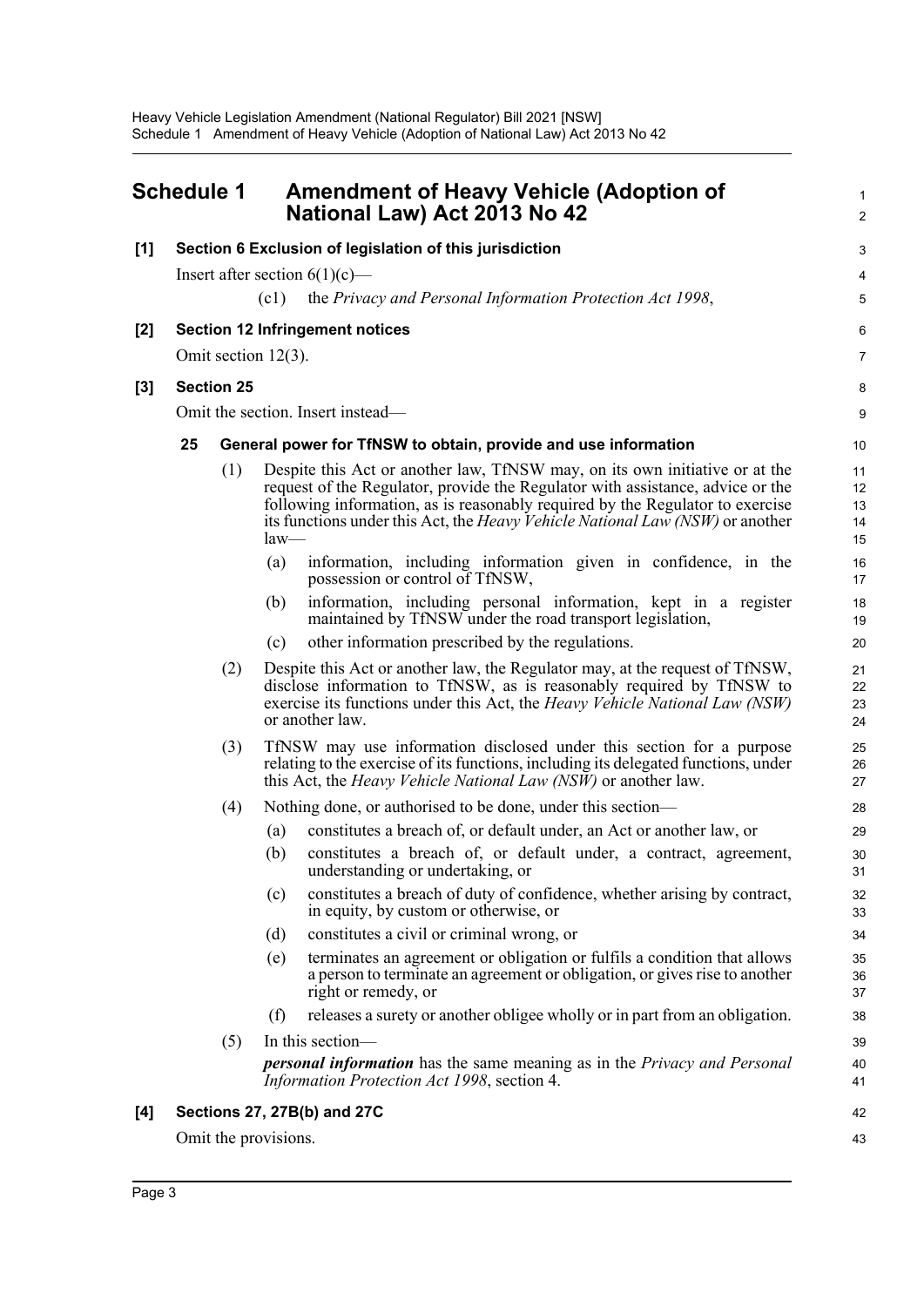| $[5]$ |                                                                                                                                    |                                                                                                |                       |     | Section 27B Persons who may commence proceedings for offences                                                                                                                                                                                                                                                                                                                                                                                                                                                                                                                                                                       | 1<br>$\overline{c}$                                                              |  |  |
|-------|------------------------------------------------------------------------------------------------------------------------------------|------------------------------------------------------------------------------------------------|-----------------------|-----|-------------------------------------------------------------------------------------------------------------------------------------------------------------------------------------------------------------------------------------------------------------------------------------------------------------------------------------------------------------------------------------------------------------------------------------------------------------------------------------------------------------------------------------------------------------------------------------------------------------------------------------|----------------------------------------------------------------------------------|--|--|
|       | Omit "or TfNSW" from section 27B(c).                                                                                               |                                                                                                |                       |     |                                                                                                                                                                                                                                                                                                                                                                                                                                                                                                                                                                                                                                     |                                                                                  |  |  |
| [6]   |                                                                                                                                    | <b>Section 27E</b>                                                                             |                       |     |                                                                                                                                                                                                                                                                                                                                                                                                                                                                                                                                                                                                                                     |                                                                                  |  |  |
|       | Omit the section. Insert instead—<br>27E<br>Evidence of speed or vehicle dimension                                                 |                                                                                                |                       |     |                                                                                                                                                                                                                                                                                                                                                                                                                                                                                                                                                                                                                                     |                                                                                  |  |  |
|       |                                                                                                                                    |                                                                                                |                       |     |                                                                                                                                                                                                                                                                                                                                                                                                                                                                                                                                                                                                                                     | 5                                                                                |  |  |
|       |                                                                                                                                    | (1)                                                                                            | dimension offences.   |     | Evidence of speed or vehicle dimension obtained under the <i>Road Transport</i><br>Act 2013, Part 5.3 may be given in proceedings for a speeding offence or a<br>dimension offence against the <i>Heavy Vehicle National Law (NSW)</i> , or the<br>regulations in force for the purposes of that Law in accordance with the<br>provisions of the Part, in the same way as for speeding offences or dimension<br>offences against the road transport legislation.<br>Note-The Road Transport Act 2013, Part 5.3 provides for the use of evidence<br>obtained under the Part in connection with proceedings for speeding offences and | 6<br>$\overline{7}$<br>$\bf 8$<br>$\boldsymbol{9}$<br>10<br>11<br>12<br>13<br>14 |  |  |
|       |                                                                                                                                    | (2)                                                                                            | vehicles.             |     | To avoid doubt, if a heavy vehicle being towed is attached to a heavy vehicle,<br>both vehicles are taken to be travelling at the same speed for the purposes of<br>proceedings for a speeding offence or dimension offence involving the                                                                                                                                                                                                                                                                                                                                                                                           | 15<br>16<br>17<br>18                                                             |  |  |
|       |                                                                                                                                    | (3)                                                                                            |                       |     | Nothing in the <i>Road Transport Act 2013</i> , Part 5.3 or this section derogates<br>from another mode of proof of the speed or vehicle dimension of a heavy<br>vehicle for the purposes of the <i>Heavy Vehicle National Law (NSW)</i> .                                                                                                                                                                                                                                                                                                                                                                                          | 19<br>20<br>21                                                                   |  |  |
|       |                                                                                                                                    | (4)                                                                                            | In this section—      |     |                                                                                                                                                                                                                                                                                                                                                                                                                                                                                                                                                                                                                                     | 22                                                                               |  |  |
|       |                                                                                                                                    |                                                                                                | Part 5.3, Division 5. |     | <b>dimension offence</b> has the same meaning as in the <i>Road Transport Act 2013</i> ,                                                                                                                                                                                                                                                                                                                                                                                                                                                                                                                                            | 23<br>24                                                                         |  |  |
|       |                                                                                                                                    |                                                                                                | Part 5.3.             |     | speeding offence has the same meaning as in the Road Transport Act 2013,                                                                                                                                                                                                                                                                                                                                                                                                                                                                                                                                                            | 25<br>26                                                                         |  |  |
| [7]   |                                                                                                                                    | <b>Section 31</b>                                                                              |                       |     |                                                                                                                                                                                                                                                                                                                                                                                                                                                                                                                                                                                                                                     |                                                                                  |  |  |
|       |                                                                                                                                    | Insert after section 30—                                                                       |                       |     |                                                                                                                                                                                                                                                                                                                                                                                                                                                                                                                                                                                                                                     |                                                                                  |  |  |
|       | 31<br>Minister may enter agreement with Regulator                                                                                  |                                                                                                |                       |     |                                                                                                                                                                                                                                                                                                                                                                                                                                                                                                                                                                                                                                     |                                                                                  |  |  |
|       | The Minister for Transport and Roads may enter into an agreement with the<br>Regulator in relation to a statement of expectations. |                                                                                                |                       |     |                                                                                                                                                                                                                                                                                                                                                                                                                                                                                                                                                                                                                                     |                                                                                  |  |  |
| [8]   |                                                                                                                                    | Schedule 1 Modification of Heavy Vehicle National Law as applying in New South<br><b>Wales</b> |                       |     |                                                                                                                                                                                                                                                                                                                                                                                                                                                                                                                                                                                                                                     |                                                                                  |  |  |
|       |                                                                                                                                    | Omit Schedule 1.1[2] and [3]. Insert instead—                                                  |                       |     |                                                                                                                                                                                                                                                                                                                                                                                                                                                                                                                                                                                                                                     |                                                                                  |  |  |
|       | [2]                                                                                                                                | Section 711 Evidence by certificate by Regulator and TfNSW generally                           |                       |     |                                                                                                                                                                                                                                                                                                                                                                                                                                                                                                                                                                                                                                     | 35                                                                               |  |  |
|       | Insert after section $711(1)$ —                                                                                                    |                                                                                                |                       |     |                                                                                                                                                                                                                                                                                                                                                                                                                                                                                                                                                                                                                                     | 36                                                                               |  |  |
|       |                                                                                                                                    |                                                                                                | (1A)                  |     | A certificate purporting to be issued by TfNSW and stating the<br>following, at a stated time or during a stated period, is evidence of the<br>matter-                                                                                                                                                                                                                                                                                                                                                                                                                                                                              | 37<br>38<br>39                                                                   |  |  |
|       |                                                                                                                                    |                                                                                                |                       | (a) | a stated vehicle was or was not registered on the basis it is a<br>heavy vehicle,                                                                                                                                                                                                                                                                                                                                                                                                                                                                                                                                                   | 40<br>41                                                                         |  |  |
|       |                                                                                                                                    |                                                                                                |                       | (b) | a stated vehicle was or was not registered as a heavy vehicle of<br>a stated category,                                                                                                                                                                                                                                                                                                                                                                                                                                                                                                                                              | 42<br>43                                                                         |  |  |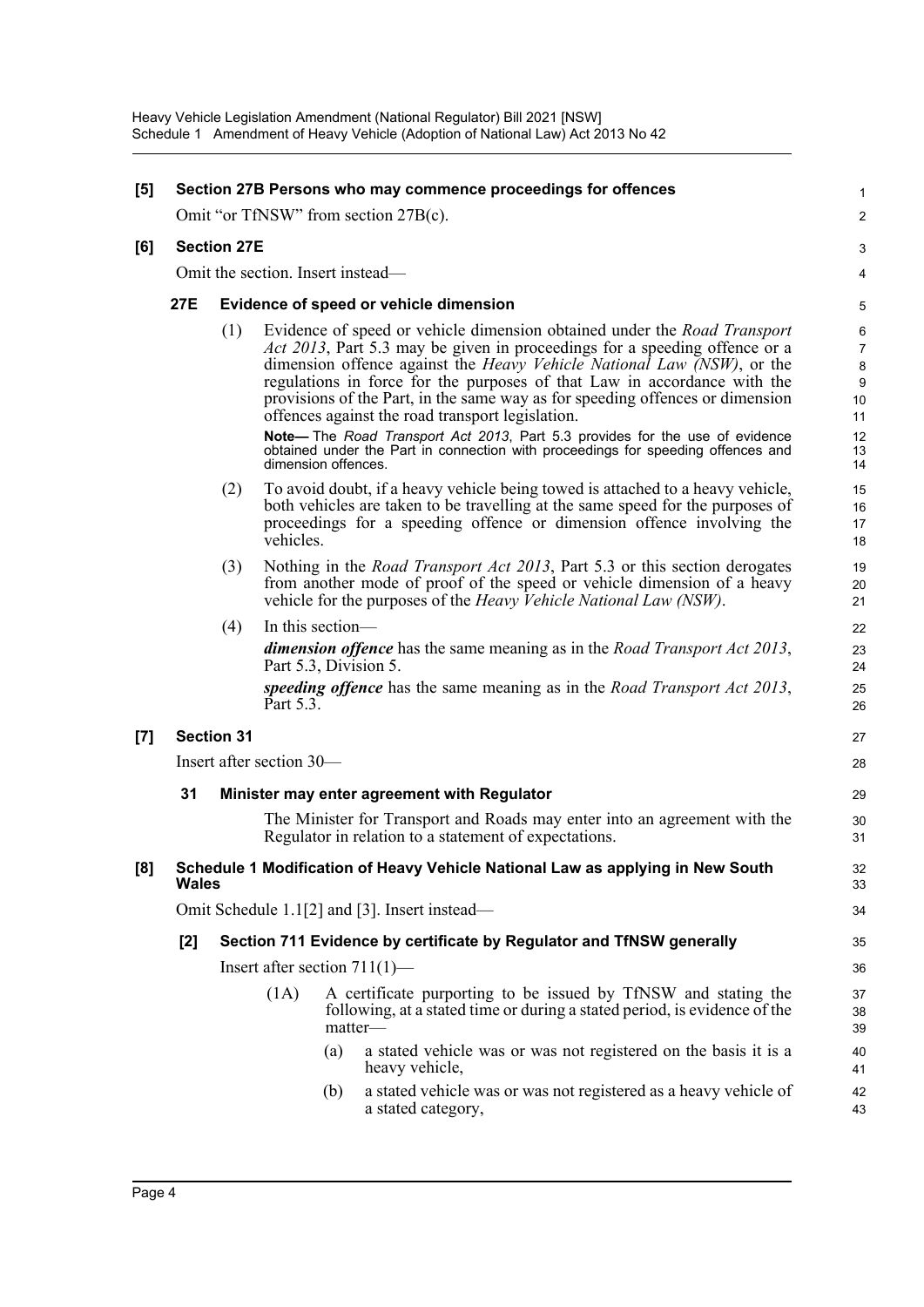|        |                                |                        |                           | (c) | a stated person was or was not the registered operator of a stated<br>registered vehicle,                                                                              | $\mathbf{1}$<br>$\overline{2}$ |  |  |
|--------|--------------------------------|------------------------|---------------------------|-----|------------------------------------------------------------------------------------------------------------------------------------------------------------------------|--------------------------------|--|--|
|        |                                |                        |                           | (d) | a stated registration was or was not amended, suspended or<br>cancelled.                                                                                               | 3<br>4                         |  |  |
|        |                                |                        |                           |     | Note- This subsection is inserted for New South Wales.                                                                                                                 | 5                              |  |  |
| [9]    |                                | <b>Schedule 1.2[5]</b> |                           |     |                                                                                                                                                                        | 6                              |  |  |
|        |                                |                        |                           |     | Insert "passenger" before "service contract" in section 222A(3)(b).                                                                                                    | $\overline{7}$                 |  |  |
| [10]   |                                | <b>Schedule 1.2[5]</b> |                           |     |                                                                                                                                                                        | 8                              |  |  |
|        |                                |                        |                           |     | Omit section 222A(4). Insert instead—                                                                                                                                  | 9                              |  |  |
|        |                                | (4)                    | In this section-          |     |                                                                                                                                                                        | 10                             |  |  |
|        |                                |                        |                           |     | accredited service operator has the same meaning as in the Passenger<br>Transport Act 1990 of New South Wales.                                                         | 11<br>12                       |  |  |
|        |                                |                        |                           |     | <i>passenger service contract</i> has the same meaning as in the <i>Passenger</i><br>Transport Act 2014 of New South Wales.                                            | 13<br>14                       |  |  |
|        |                                |                        |                           |     | regular bus service has the same meaning as in the Passenger Transport Act<br>1990 of New South Wales.                                                                 | 15<br>16                       |  |  |
| $[11]$ |                                | <b>Schedule 1.2[5]</b> |                           |     |                                                                                                                                                                        | 17                             |  |  |
|        |                                |                        |                           |     | Omit "private" wherever occurring in section 222B.                                                                                                                     | 18                             |  |  |
| $[12]$ | Schedule 1.2[6]                |                        |                           |     |                                                                                                                                                                        |                                |  |  |
|        |                                |                        |                           |     | Omit "service contract entered into under Part 3 of the <i>Passenger Transport Act 1990</i> ".                                                                         | 20                             |  |  |
|        | $2014$ ".                      |                        |                           |     | Insert instead "passenger service contract entered into under the Passenger Transport Act                                                                              | 21<br>22                       |  |  |
| [13]   |                                |                        | Schedule 1.2[20] and [21] |     |                                                                                                                                                                        | 23                             |  |  |
|        | Insert after Schedule 1.2[19]— |                        |                           |     |                                                                                                                                                                        |                                |  |  |
|        | [20]                           |                        |                           |     | <b>Section 659 Functions of Regulator</b>                                                                                                                              | 25                             |  |  |
|        |                                |                        |                           |     | Insert "or another Act, including a delegation or authorisation made under another<br>Act" after "Law" in section $659(2)(n)$ .                                        | 26<br>27                       |  |  |
|        | $[21]$                         |                        | Section 659(2), note      |     |                                                                                                                                                                        | 28                             |  |  |
|        |                                |                        |                           |     | Insert at the end of the subsection-                                                                                                                                   | 29                             |  |  |
|        |                                |                        |                           |     | Note-Subsection (2)(n) is amended for New South Wales by inserting "or<br>another Act, including a delegation or authorisation made under another Act"<br>after "Law". | 30<br>31<br>32                 |  |  |
|        |                                |                        |                           |     |                                                                                                                                                                        |                                |  |  |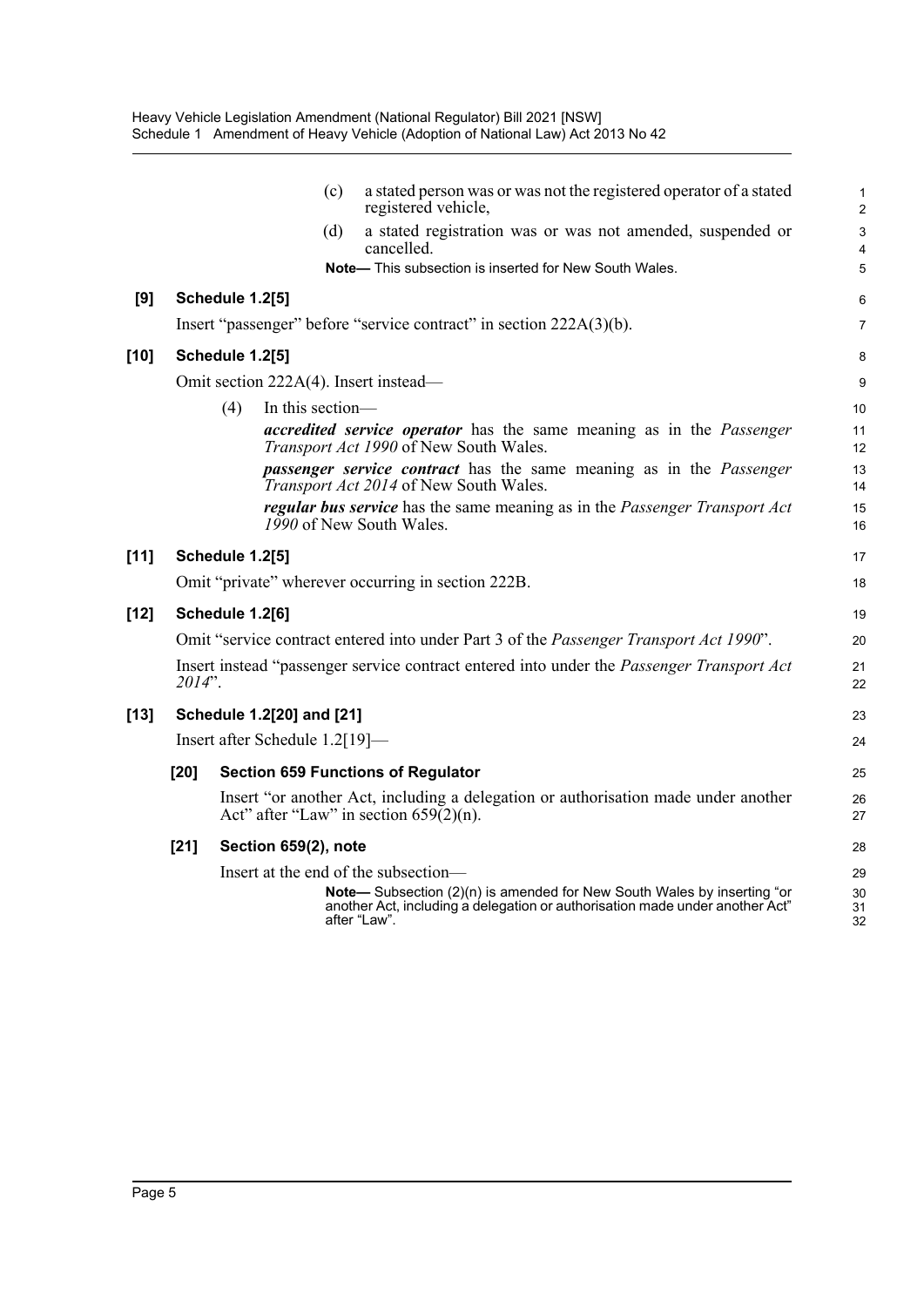Insert in alphabetical order in section 3(1)—

#### <span id="page-8-0"></span>**Schedule 2 Amendment of Transport Administration Act 1988 No 109**

| 1988 No 109                                                                                                                                                                          | 2                        |
|--------------------------------------------------------------------------------------------------------------------------------------------------------------------------------------|--------------------------|
| efinitions                                                                                                                                                                           | 3                        |
| nabetical order in section $3(1)$ —                                                                                                                                                  | $\overline{4}$           |
| <b>National Heavy Vehicle Regulator</b> means the National Heavy Vehicle<br>Regulator established under the <i>Heavy Vehicle National Law (NSW)</i> , section<br>656.                | 5<br>6<br>$\overline{7}$ |
| A                                                                                                                                                                                    | 8                        |
| ection $105-$                                                                                                                                                                        | 9                        |
| fer of assets, rights and liabilities to National Heavy Vehicle Regulator                                                                                                            | 10                       |
| The Minister may, by written order, direct that the assets, rights or liabilities<br>of TfNSW be transferred to the National Heavy Vehicle Regulator.                                | 11<br>12                 |
| The Minister may, by written order, further direct the transfer of assets, rights<br>or liabilities previously transferred under this section.                                       | 13<br>14                 |
| An order under this section may be subject to specified terms and conditions.                                                                                                        | 15                       |
| Schedule 4 applies to the transfer of assets, rights and liabilities under this<br>section.                                                                                          | 16<br>17                 |
| Words and expressions used in this section have the same meanings as they<br>have in Schedule 4.                                                                                     | 18<br>19                 |
| The power to transfer an asset by means of an order under this section includes<br>the power to transfer an interest in the asset.                                                   | 20<br>21                 |
| The transfer of an interest in an asset operates to create the interest in the terms<br>specified in the order if the interest does not already exist as a separate interest.        | 22<br>23                 |
| <b>Functions of Transport for NSW</b>                                                                                                                                                | 24                       |
| $8H(1)(d)$ . Insert instead—                                                                                                                                                         | 25                       |
| engage, by delegation or otherwise, the National Heavy Vehicle<br>(d)<br>Regulator to carry out activities or exercise functions under this Act or<br>another Act on its behalf, and | 26<br>27<br>28           |
|                                                                                                                                                                                      |                          |

1  $\mathcal{L}$ 

33 34

35 36

#### 656. **[2] Section 105A**

**[1] Section 3 Definitions**

Insert after section 105—

# **105A** Transfer of assets, rights and liabilities to National Heavy

- $(1)$  The Minister may, by written order, direct that the of TfNSW be transferred to the National Heavy Vel
- $(2)$  The Minister may, by written order, further direct the transfer of assets, rights, rights, rights, rights, rights, rights, rights, rights, rights, rights, rights, rights, rights, rights, rights, rights, rights, righ or liabilities previously transferred under this section.
- $(3)$  An order under this section may be subject to specified the specified terms and conditions.
- $(4)$  Schedule 4 applies to the transfer of assets, rights section.
- $(5)$  Words and expressions used in this section have the same means as the same means as the same means as the same means as the same means as the W  $\frac{1}{2}$ have in Schedule 4.
- $(6)$  The power to transfer an asset by means of an order u the power to transfer an interest in the asset.
- $(7)$  The transfer of an interest in an asset operates to creater specified in the order if the interest does not already  $\epsilon$

#### **[3] Schedule 1 Functions of Transport for NSW**

Omit clause 8H(1)(d). Insert instead—

#### **[4] Schedule 4 Transfer of assets, rights and liabilities**

Insert after clause  $2(1)(b)$ —

(c) an order under section 105A transferring assets, rights or liabilities of TfNSW to the National Heavy Vehicle Regulator,

#### **[5] Schedule 7 Savings, transitional and other provisions**

Insert at the end of the Schedule, with appropriate Part and clause numbering—

### **Part Provisions consequent on transfer of functions to National Heavy Vehicle Regulator**

#### **Relevant employees** In this Part *relevant employee* means a member of staff of TfNSW who is employed in a role with functions relating, or giving effect, to the functions of TfNSW under 37 38 39 40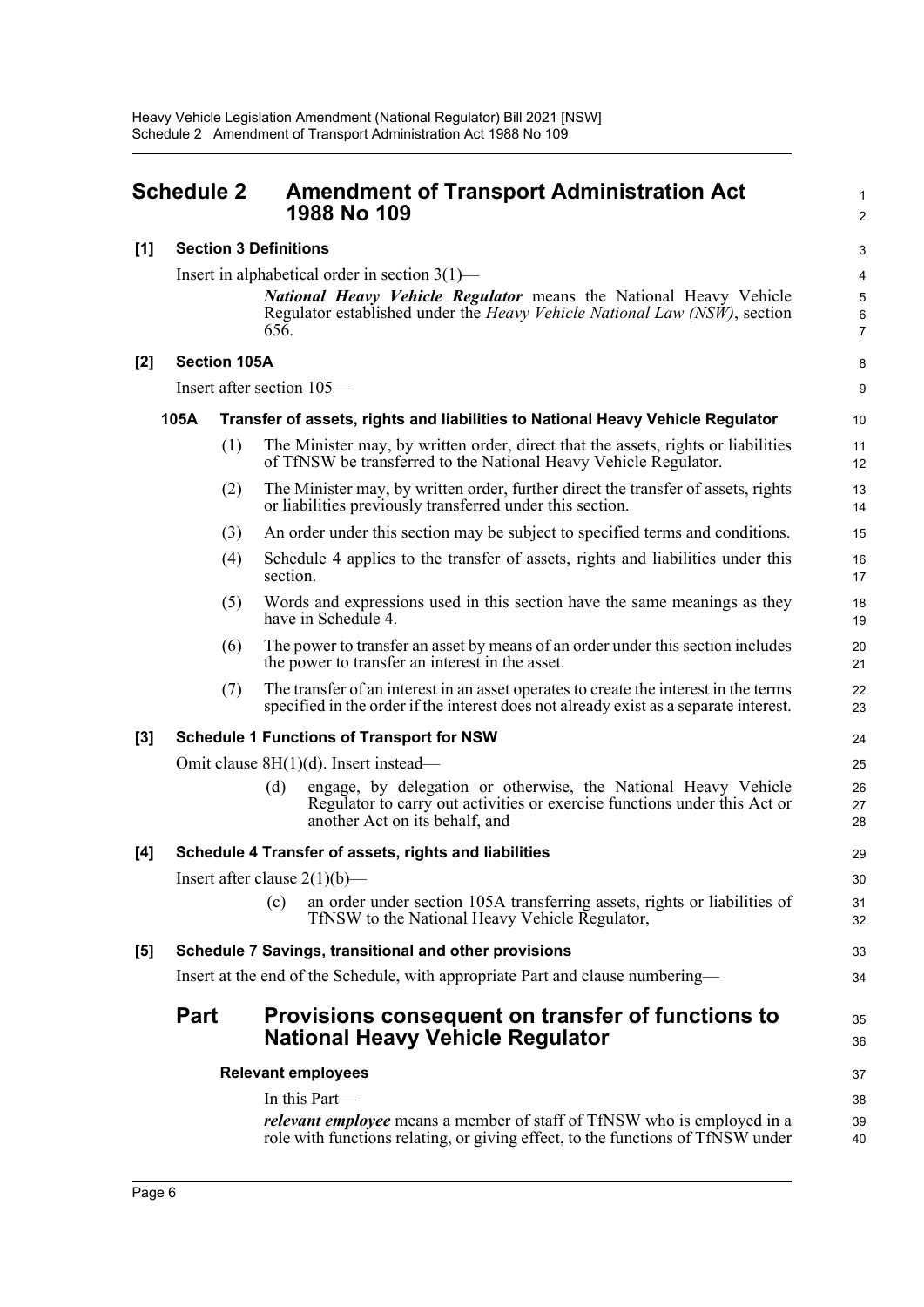the following legislation, and includes a member of staff so employed immediately before their employment was transferred under this Part to the National Heavy Vehicle Regulator—

- (a) the *Heavy Vehicle National Law (NSW)*,
- (b) the road transport legislation, within the meaning of the *Road Transport Act 2013*, relating to heavy vehicle inspections.

#### **Transfer of employees to National Heavy Vehicle Regulator**

- (1) The Minister may, by written order, transfer the employment of a relevant employee (a *transferred employee*) to the employment of the National Heavy Vehicle Regulator.
- (2) A transfer of employment under this clause does not require the consent of the transferred employee.
- (3) The terms and conditions of employment of a transferred employee with the National Heavy Vehicle Regulator are—
	- (a) for a contract employee—the terms and conditions determined by the Minister and specified in the order that transfers the employee's employment, or
	- (b) otherwise—the terms and conditions that applied to the employee under a State industrial instrument, including under local arrangements, if any, approved in accordance with the industrial instrument, as a relevant employee immediately before the transfer of employment.
- (4) The terms and conditions cannot be varied during an employment guarantee period for the transferred employee except—
	- (a) by agreement entered into by or on behalf of a majority of the transferred employees, or
	- (b) in accordance with the industrial instrument or the terms of local arrangements, if any, approved in accordance with the industrial instrument.
- (5) The employment of a transferred employee with the National Heavy Vehicle Regulator cannot be terminated by the National Heavy Vehicle Regulator during an employment guarantee period for the transferred employee, except—
	- (a) for serious misconduct, or
	- (b) as a result of the proper application of reasonable disciplinary procedures, or
	- (c) by agreement with the employee.
- (6) There is an *employment guarantee period* for transferred employees who are permanent or temporary employees, as follows—
	- (a) for permanent employees—the employment guarantee period is 2 years after the transfer date,
	- (b) for temporary employees—the employment guarantee period is the shorter of the following periods—
		- (i) the remainder of the employee's current term of employment, as specified in the arrangements under which the employee was engaged as a temporary employee, immediately before the transfer date,
		- (ii) the period of 2 years after the transfer date.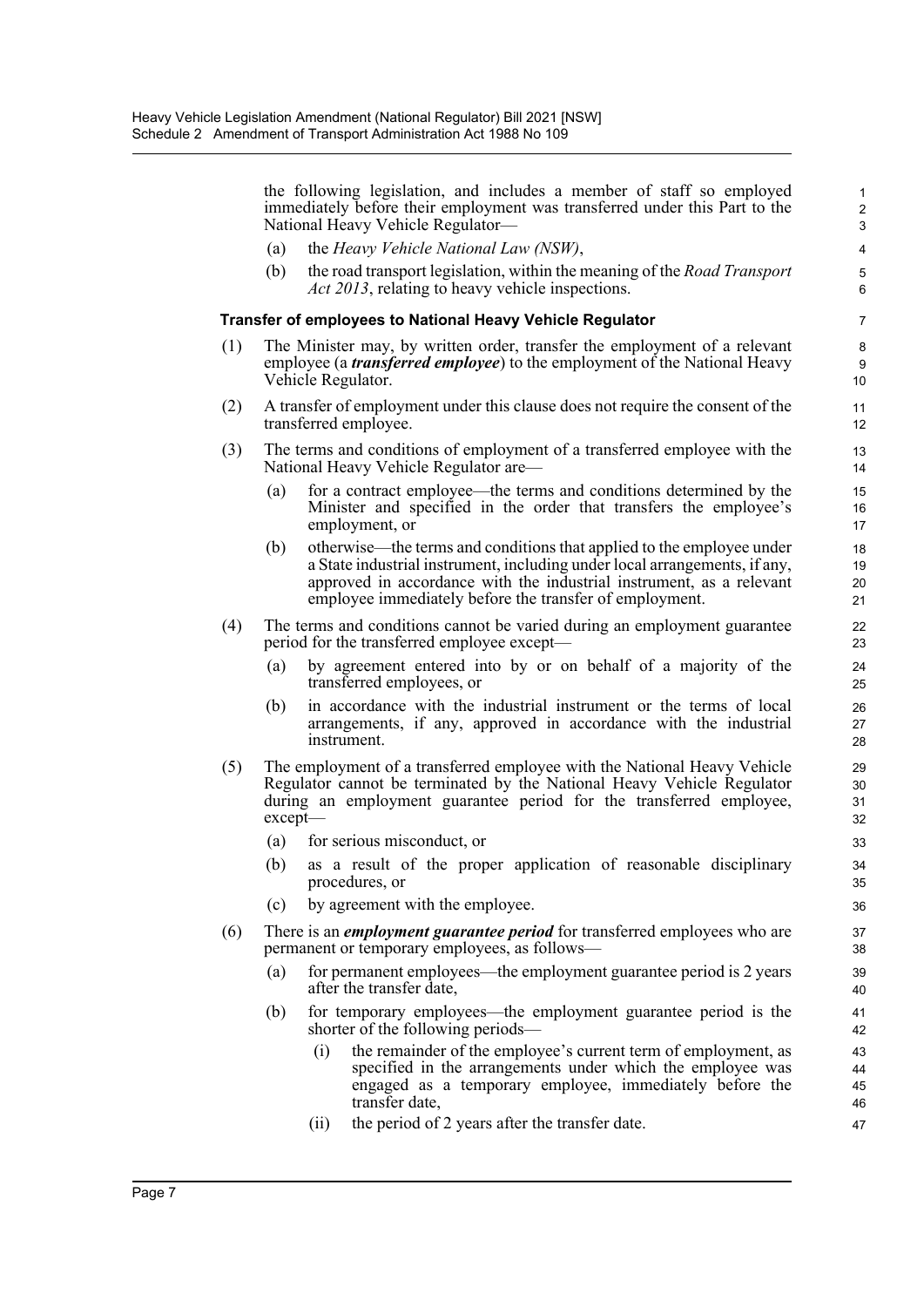**Note—** There is no employment guarantee period for contract employees or casual employees. The employment of a transferred employee who is a contract employee remains governed by the contract of employment.

(7) In this clause—

*casual employee* means an employee whose employment is in a category of employment that is described in or classified under a State industrial instrument as casual employment or who is otherwise engaged as a casual employee.

*contract employee* means an employee whose terms and conditions of employment are provided by an individual contract and not by a State industrial instrument.

*permanent employee* means an employee whose employment is of indefinite duration and who is not a casual employee, temporary employee or contract employee.

*temporary employee* means an employee, other than a casual employee or contract employee, whose employment is in a category of employment that is described in or classified under a State industrial instrument as temporary employment or whose employment is, under the terms of the person's employment, for a limited period.

*transfer date* means the date on which the employment of a transferred employee is transferred under this clause to the National Heavy Vehicle Regulator.

#### **Continuity of entitlements of transferred employees**

- (1) On the transfer of a person's employment from TfNSW to the National Heavy Vehicle Regulator by order under this Part, the following provisions have effect—
	- (a) the person is entitled to continue as a contributor, member or employee for the purposes of a superannuation scheme in respect of which the person was a contributor, member or employee, as a member of staff of TfNSW, immediately before the transfer of employment and remains entitled subject to a variation to that entitlement made either by agreement or otherwise in accordance with law,
	- (b) the National Heavy Vehicle Regulator is taken to be an employer for the purposes of a superannuation scheme in respect of which the person continues as a contributor, member or employee in relation to an entitlement under this clause,
	- (c) the continuity of the person's employment is taken not to have been broken by the transfer of employment, and service of the person with TfNSW, including service deemed to be service with TfNSW, that is continuous service up to the time of transfer is deemed to be service with the National Heavy Vehicle Regulator,
	- (d) the person is entitled to elect to be paid the monetary value of all or part of the annual leave accrued, but not taken, by the person immediately before the transfer of employment,
	- (e) if, immediately before the transfer of employment, the person has at least 7 years of continuous service with TfNSW, including service deemed to be service with TfNSW, the person is entitled to elect to be paid the monetary value of all or part of the extended leave accrued, but not taken, by the person immediately before the transfer,
	- (f) the person retains their rights to annual leave, extended leave, family and community service leave and sick leave accrued, but not taken, by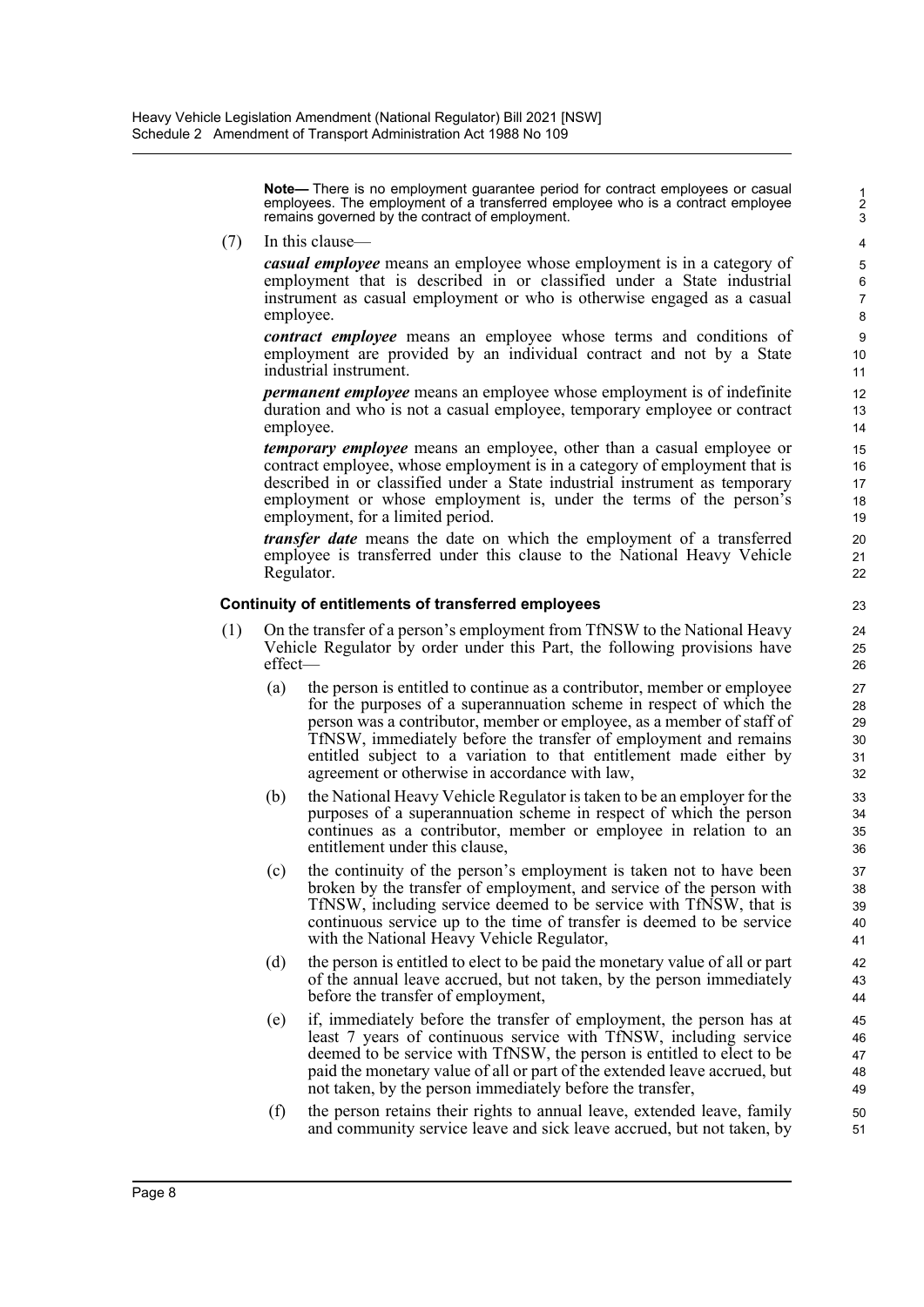the person immediately before the transfer of employment, except accrued leave for which the person has, under paragraph (d) or (e), been paid the monetary value.

- (2) The Minister may, in connection with the operation of this Part, give a written certificate about the extent of the accrued rights to annual leave, extended leave, family and community service leave or sick leave that are retained by a person under this Part, and the certificate is evidence of the matters certified.
- (3) A person is not entitled, in respect of the same period of service, to claim a benefit under this Act and another law or instrument.

#### **Operation of other laws and entitlements**

- (1) The following provisions apply in relation to the transfer of a person's employment under this Part—
	- (a) the transfer has effect despite another law, a contract or an instrument under a law,
	- (b) the transfer does not constitute a retrenchment, redundancy or termination of employment at the initiative of the Crown or TfNSW,
	- (c) the person transferred is not entitled to a payment or other benefit by reason only of having ceased to be a member of staff of TfNSW as a result of the transfer of employment,
	- (d) TfNSW is not required to make a payment to the transferred person in relation to the transferred person's accrued rights in respect of annual leave, extended leave, family and community service leave or sick leave, otherwise than in accordance with this Part.
- (2) Part 29 of this Schedule does not prevent or limit anything that can be done by or under this Part.
- (3) Without limiting subclause (2)—
	- (a) this Part prevails over Part 29 of this Schedule to the extent of any inconsistency, and
	- (b) a transferred employee in regional NSW, within the meaning of clause 220 of this Schedule, is taken not to be included in the sum referred to in that clause.

#### **Operation of Commonwealth law**

A provision of this Act, including a provision to the extent that it imposes or continues a term or condition of employment, has no effect to the extent of an inconsistency with a provision of the *Fair Work Act 2009* of the Commonwealth or of an instrument under that Act.